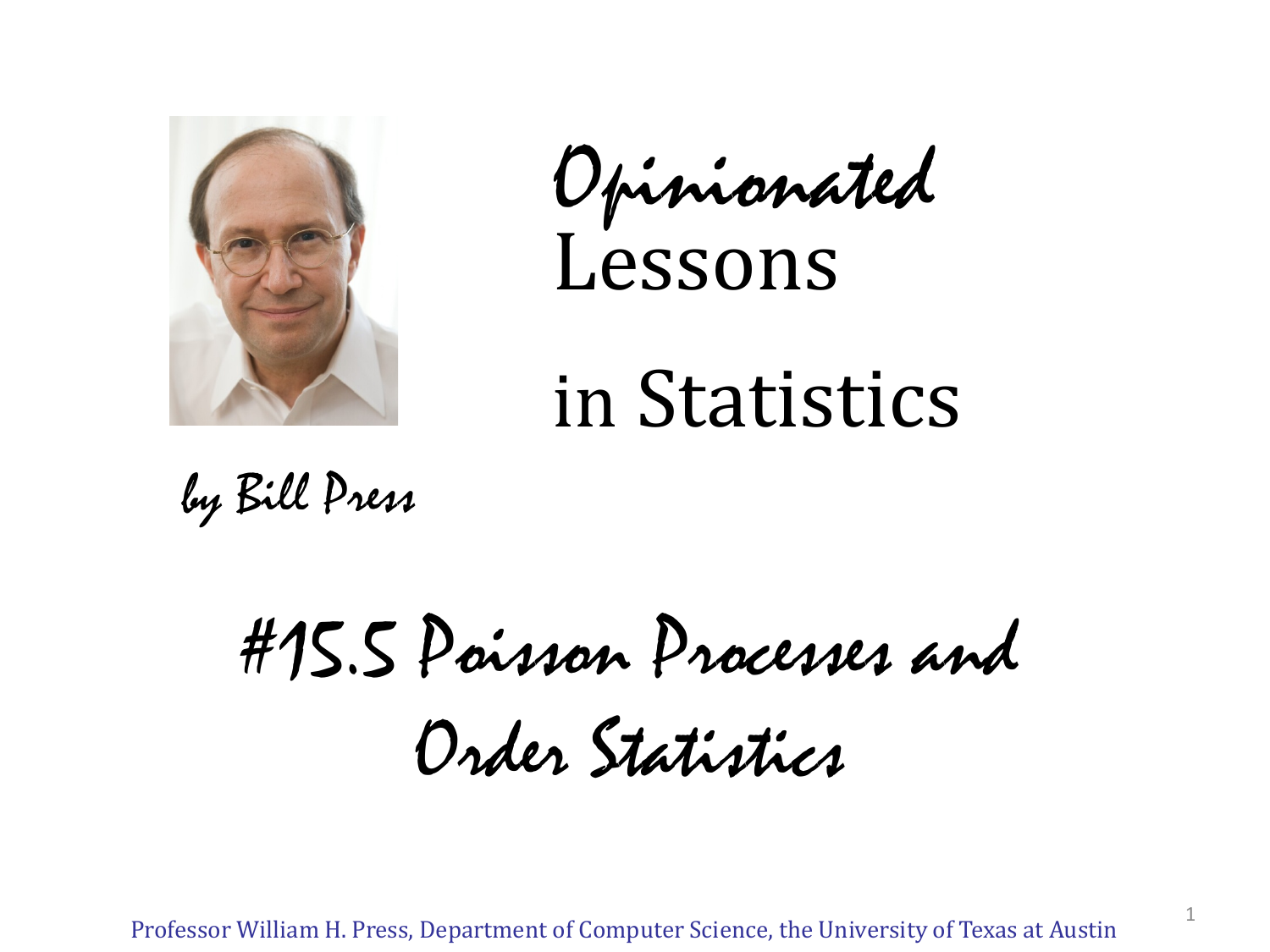In a "constant rate Poisson process", independent events occur with a constant probability per unit time



In any small interval ∆*t*, the probability of an event is λ∆*t* In any finite interval T, the mean (expected) number of events is  $\lambda T$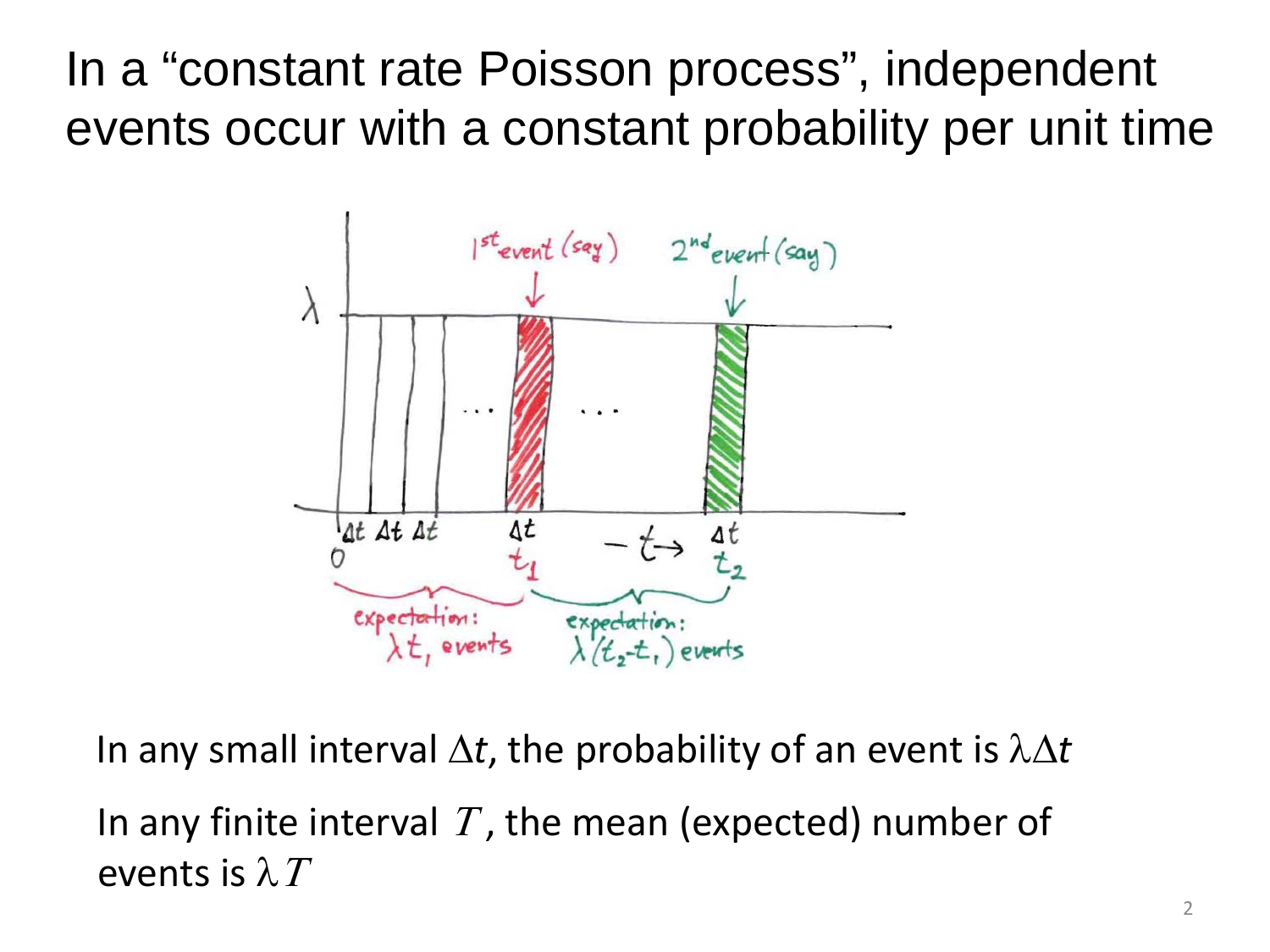## What is the probability distribution of the waiting time to the 1<sup>st</sup> event, or between events?

It's the product of *t*/∆*t* "didn't occur" probabilities, times one "did occur" probability.

$$
p_{T_1}(t)\Delta t = [1 - \lambda \Delta t]^{t/\Delta t} \lambda \Delta t
$$

$$
= e^{\frac{t}{\Delta t} \ln[1 - \lambda \Delta t]} \lambda \Delta t
$$

$$
\approx \lambda e^{-\lambda t} \Delta t
$$

(random variable  $T_1$  with value  $t$ )

$$
p_{T_1}(t) = \lambda e^{-\lambda t} = \lambda P_{\text{Poisson}}(0|\lambda t)
$$

 $t_1 \sim$  Exponential( $\lambda$ )

Get it? It's the probability that 0 events occurred in a Poisson distribution with λ*t* mean events up to time *t*, times the probability (density) of one event occurring at time t.  $\frac{3}{3}$ 

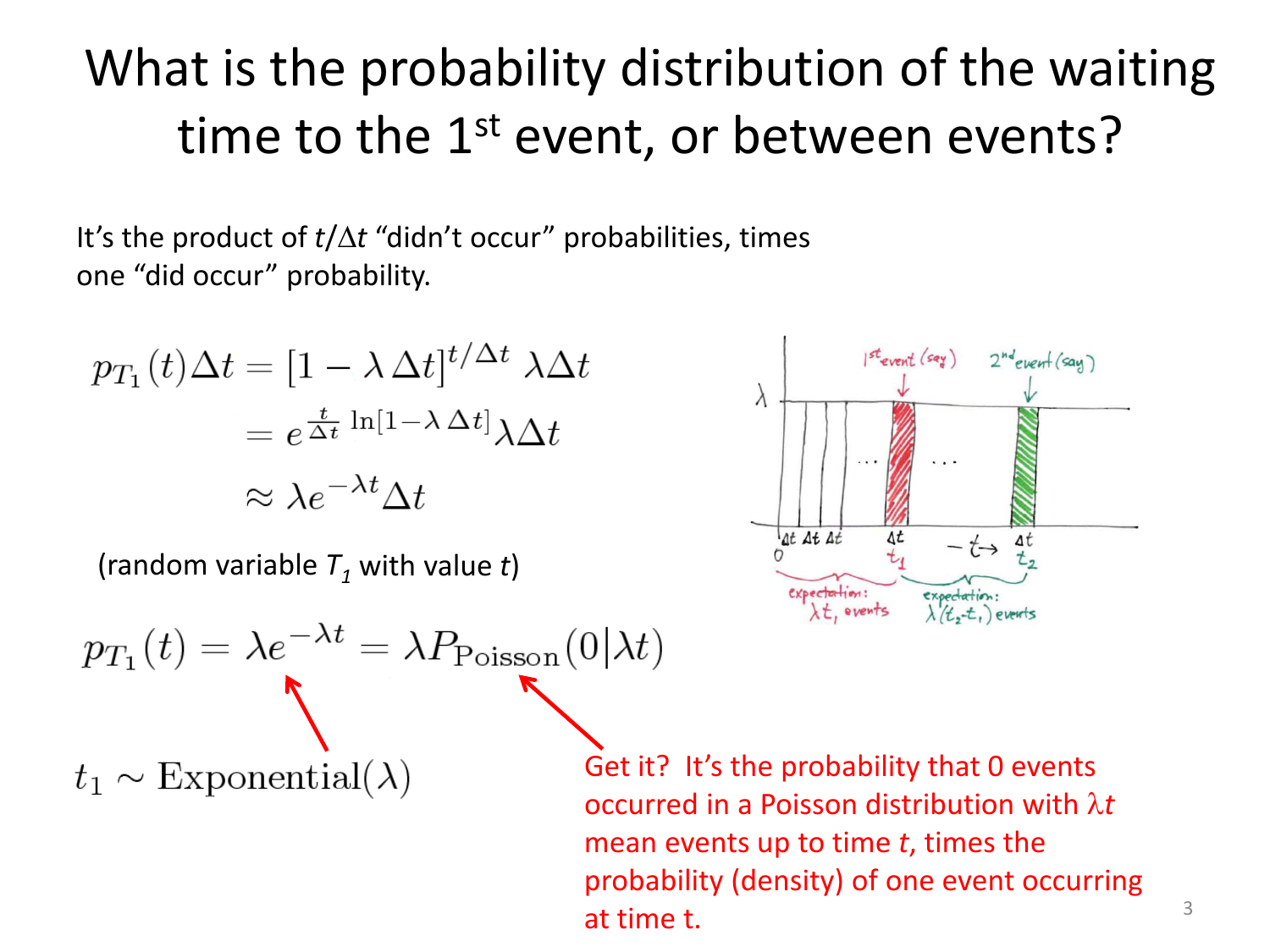#### Once we understand the relation to Poisson, we immediately know the waiting time to the k<sup>th</sup> event

$$
p_{T_k}(t) = \lambda P_{\text{Poisson}}(k - 1|\lambda t)
$$

$$
= \lambda \frac{(\lambda t)^{k-1}}{(k-1)!} e^{-\lambda t}
$$

$$
= \lambda \frac{k_t k^{-1}}{\Gamma(k)} e^{-\lambda t}
$$
W  
fu  

$$
t_k \sim \text{Gamma}(k, \lambda)
$$

"Waiting time to the k<sup>th</sup> event in a Poisson process is Gamma distributed with degree k."

It's the probability that k-1 events occurred in a Poisson distribution with λ*t* mean events up to time *t*, times the probability (density) of one event occurring at time t.

We could also prove this with characteristic functions (sum of k independent waiting times):

```
pexpon = lam Exp[-lam x]
```

```
pexponCF = Integrate [pexpon Exp [Itx],
  \{x, 0, \text{Infinity}\},
```
GenerateConditions  $\rightarrow$  False]

```
lam
\overline{lam - i +}
```
pgamm =  $lam^k x^k (k - 1) Exp [-lam x] / Gamma[k]$ 

```
pgammCF = Integrate [pgamm Exp [Itx],
  \{x, 0, \text{Infinity}\},GenerateConditions \rightarrow False]
```
 $\text{lam}^k$  (lam - i t)<sup>-k</sup>  $k<sup>th</sup>$  power of above !  $4<sup>th</sup>$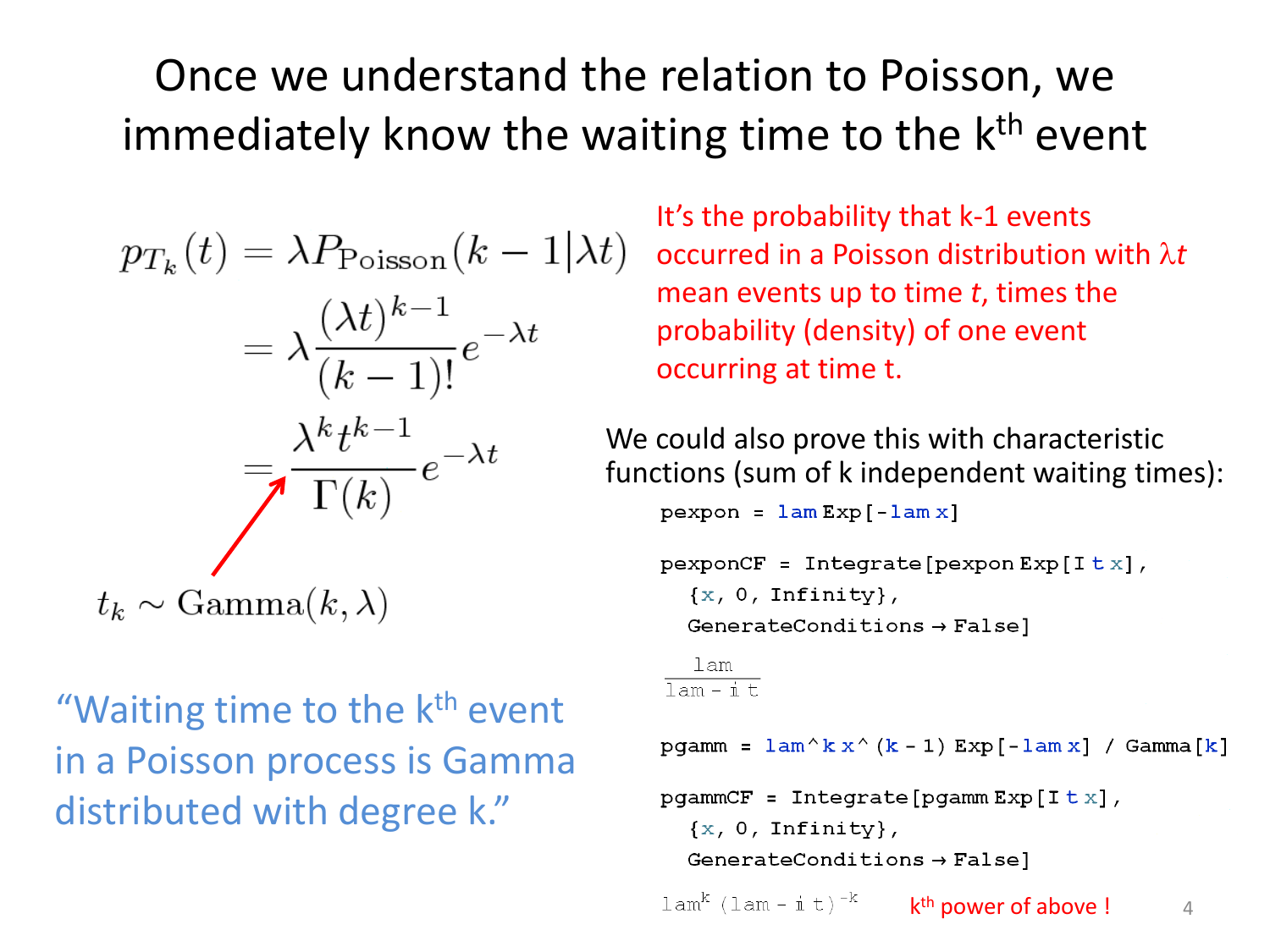### Same ideas go through for a "variable rate Poisson process"

Waiting time to first event or between events:

$$
p_{T_1}(t) = \lambda(t) \prod_j [1 - \lambda(t_j) \Delta t]
$$
  
\n
$$
= \lambda(t) e^{\sum_j \ln[1 - \lambda(t_j) \Delta t]} \lambda(t)
$$
  
\n
$$
\approx \lambda(t) e^{-\sum_j \lambda(t_j) \Delta t}
$$
  
\n
$$
= \lambda(t) e^{-\int_0^t \lambda(t) dt}
$$
  
\n
$$
\equiv \lambda(t) e^{-\Lambda(t)}
$$
  
\nwhere  $\Lambda(t) \equiv \int_0^t \lambda(t) dt$   
\n
$$
\lambda(t) dt
$$
  
\n
$$
\lambda(t) dt
$$
  
\n
$$
\lambda(t) dt
$$
  
\nwhere  $\Lambda(t) \equiv \int_0^t \lambda(t) dt$ 

so basically the area  $\Lambda(t)$  replaces the area  $\lambda t$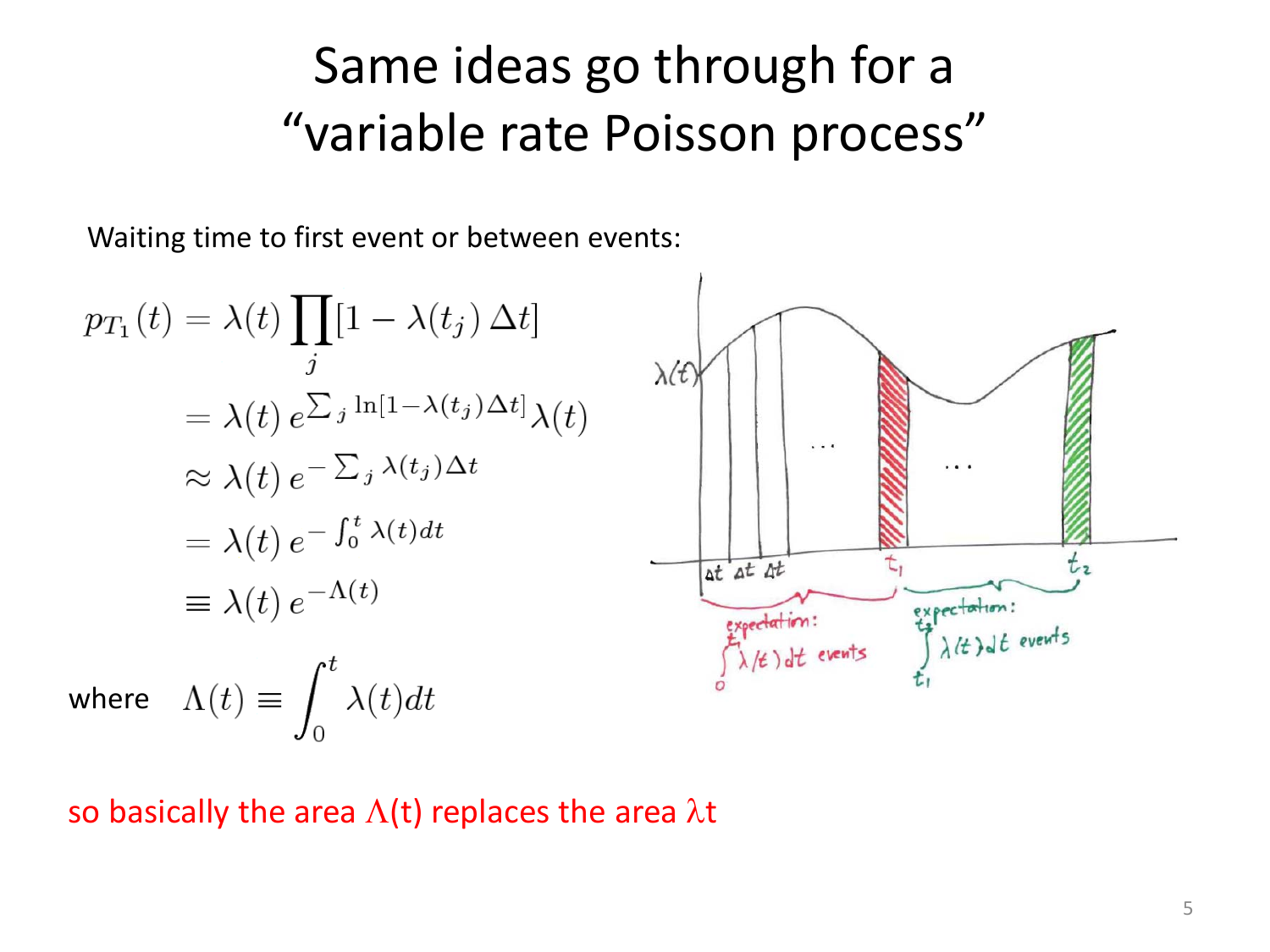## Thus, waiting time for the kth event in a variable rate Poisson process is…

$$
p_{T_k}(t) = \lambda(t) P_{\text{Poisson}}[k-1|\Lambda(t)] \qquad \Lambda(t) \equiv \int_0^{\infty} \lambda(t)dt
$$

$$
= \lambda(t) \frac{[\Lambda(t)]^{k-1}}{(k-1)!} e^{-\Lambda(t)}
$$

Notice the  $\lambda(t)$  – not  $\Lambda(t)$  – in front. So, in this form it is not Gamma distributed. We can recover the Gamma if we compute the probability density of  $\Lambda(t)$ 

$$
p_{\Lambda_k}(\Lambda) = p_{T_k}(t) \frac{dt}{d\Lambda} \longleftarrow 1/\lambda(t)
$$

$$
= \frac{[\Lambda(t)]^{k-1}}{(k-1)!} e^{-\Lambda(t)}
$$

So the "area (mean events) up to the kth event" is Gamma distributed,

How to simulate variable rate Poisson: Draw from Gamma(1,1) [or Exponential(1) which is the same thing] and then advance through that much area under  $\lambda(t)$ . That gives the next event.

 $rt$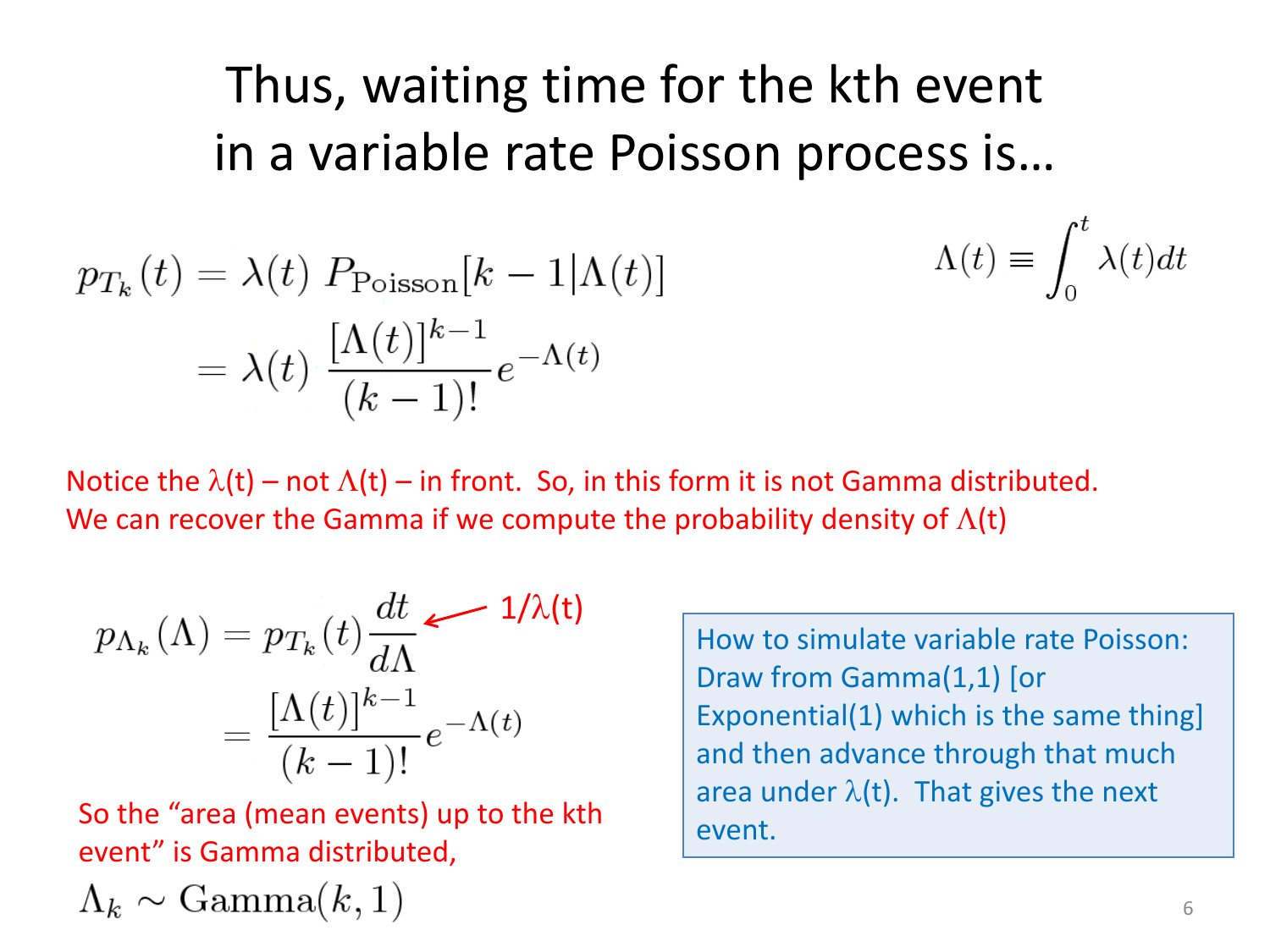## What does this have to do with "order statistics"?

If *N* i.i.d. numbers are drawn from a univariate distribution, the k<sup>th</sup> order statistic is the probability distribution of the k<sup>th</sup> largest number.



Near the ends, with  $k \ll N$  or  $N - k \ll N$ , this is just like variable-rate Poisson.

How to simulate order statistics (approximation near extremes, large N): Draw from Exponential(1) and then advance through that much area under the distribution of expected number of events (total area N). That gives the next event.